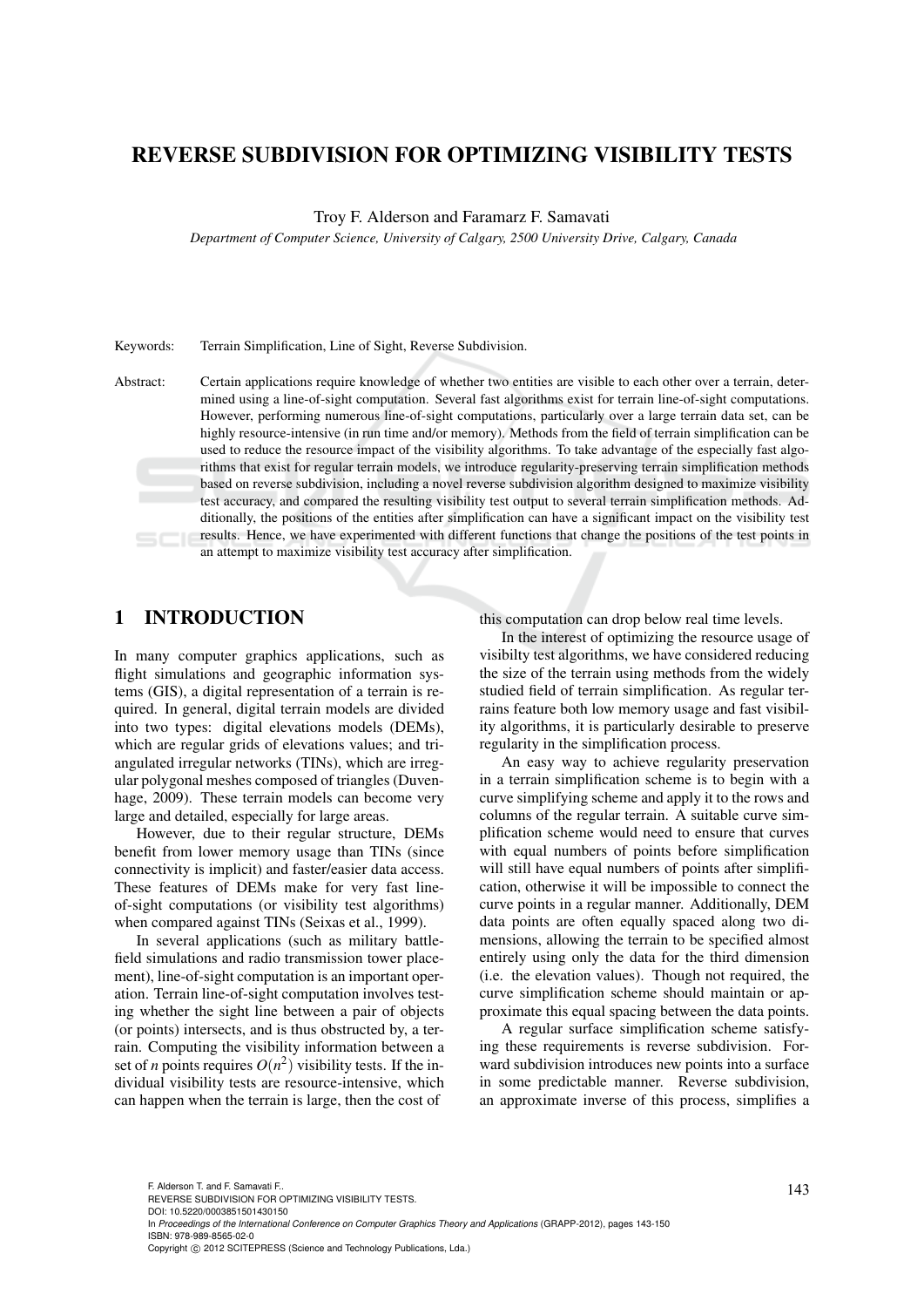surface in some predictable manner. We have studied several reverse subdivision schemes to achieve regularity-preserving terrain simplification, including a novel algorithm that uses least squares error minimization to preserve the spatial relationships between feature-critical points.

In general, a simplified terrain cannot perfectly approximate the original, hence changes in the terrain's shape are inevitable. Therefore, it is also important to preserve the results of the visibility test. We have compared our reverse subdivision methods against several irregular simplification methods to guage their effectiveness at preserving test accuracy.

Aside from the terrain shape, the positions of the test points also have an effect on the visibility test results. After the terrain model is simplified, the test points are usually projected onto the simplified terrain. However, while mathematically sound, transforming the point positions in this way may not be the best choice for maximizing visibility test accuracy. Hence, this work also compares transformations of the test points, or "point relocation functions", in their ability to preserve the visibility test results.

Related work is given in Section 2. In Section 3 we describe the problem examined in this work. Sections 4 and 5 describe the simplification algorithms and point relocation functions, respectively, that we have tested. Finally, our comparisons between the reverse subdivision schemes and several non-regular simplification methods may be found in Section 6.

## 2 RELATED WORK

There are several versions of the visibility problem: point visibility, line visibility, and region visibility. (De Floriani and Magillo, 1993) describes these visibility problems and some solutions to them. Our work focuses on point-to-point visibility, although we suspect it would prove useful in the other cases.

Several fast algorithms have been developed for point-to-point line-of-sight computations over DEMs and TINs. Bresenham's line algorithm (Bresenham, 1965), used to plot a line on a raster grid, can be adapted for DEMs to traverse the path of a sight line and compare elevation values along that path. The algorithm is linear in the number of elevation values that lie along the sight line's path.

Spatial subdivision can be used to produce an asymptotically faster algorithm. (Duvenhage, 2009) uses an implicit min/max k-d tree to quickly cull regions of the terrain that lie completely under or over the sight line to obtain an algorithm that is logarithmic in the number of elevation values that lie along the sight line's path, on average.

The implicit connectivity of regular models allows for efficient storage, addressing, and access of data values. This would suggest that visibility algorithms over DEMs should be computationally more efficient than visibility algorithms over TINs. Evidence suggests that this is so. (Seixas et al., 1999) compared the run time of the Bresenham line algorithm for DEMs against an R3-tree algorithm for TINs, and found the Bresenham algorithm to be substantially faster with a smaller memory footprint.

However, these visibility algorithms do not address the issue of the terrain size, which is a key factor in their performance and/or memory usage. In (Andrade et al., 2011), the authors work around the issue by presenting an algorithm that can efficiently perform region visibility computations on a large terrain in external memory. Terrains that can fit in internal memory remain desirable, however, as I/O operations on external memory are algorithm bottlenecks.

Terrain simplification can be used to reduce the terrain size and allow it to fit in internal memory. See (Heckbert and Garland, 1997) for a survey of simplification algorithms. For our irregular comparison methods, we have used the quadric error-metric based edge collapse scheme described in (Garland and Heckbert, 1997) and (Garland, 1999), the greedy cuts algorithm from (Silva et al., 1995) and (Silva and Mitchell, 1998), and the greedy insertion algorithm of (Garland and Heckbert, 1995). These methods are described in greater detail Section 4.

Forward subdivision, which iteratively generates fine resolution data from coarse resolution data, has gained popularity as a geometric modeling technique. Some well-known forward subdivision schemes include the corner-cutting algorithm from (Chaikin, 1974) and the interpolatory scheme of (Dyn et al., 1987). In (Prusinkiewicz et al., 2003), the authors describe two seperate but easily understood formalizations for forward subdivision: the standard matrix notation and Lindenmayer system notation.

(Samavati and Bartels, 1999) use global least squares data fitting to reverse forward subdivision rules and obtain a curve that, after an application of forward subdivision, yields an approximation of the original curve. In (Bartels and Samavati, 2000), the authors applied local least squares data fitting to generate local subdivision filters that can be used to apply reverse subdivision in linear time. Forward and reverse subdivision form the core components of multiresolution decomposition and reconstruction, which can be used to obtain a multiscale representation of the terrain. See (Samavati et al., 2007) for further details on multiresolution and some of its applications.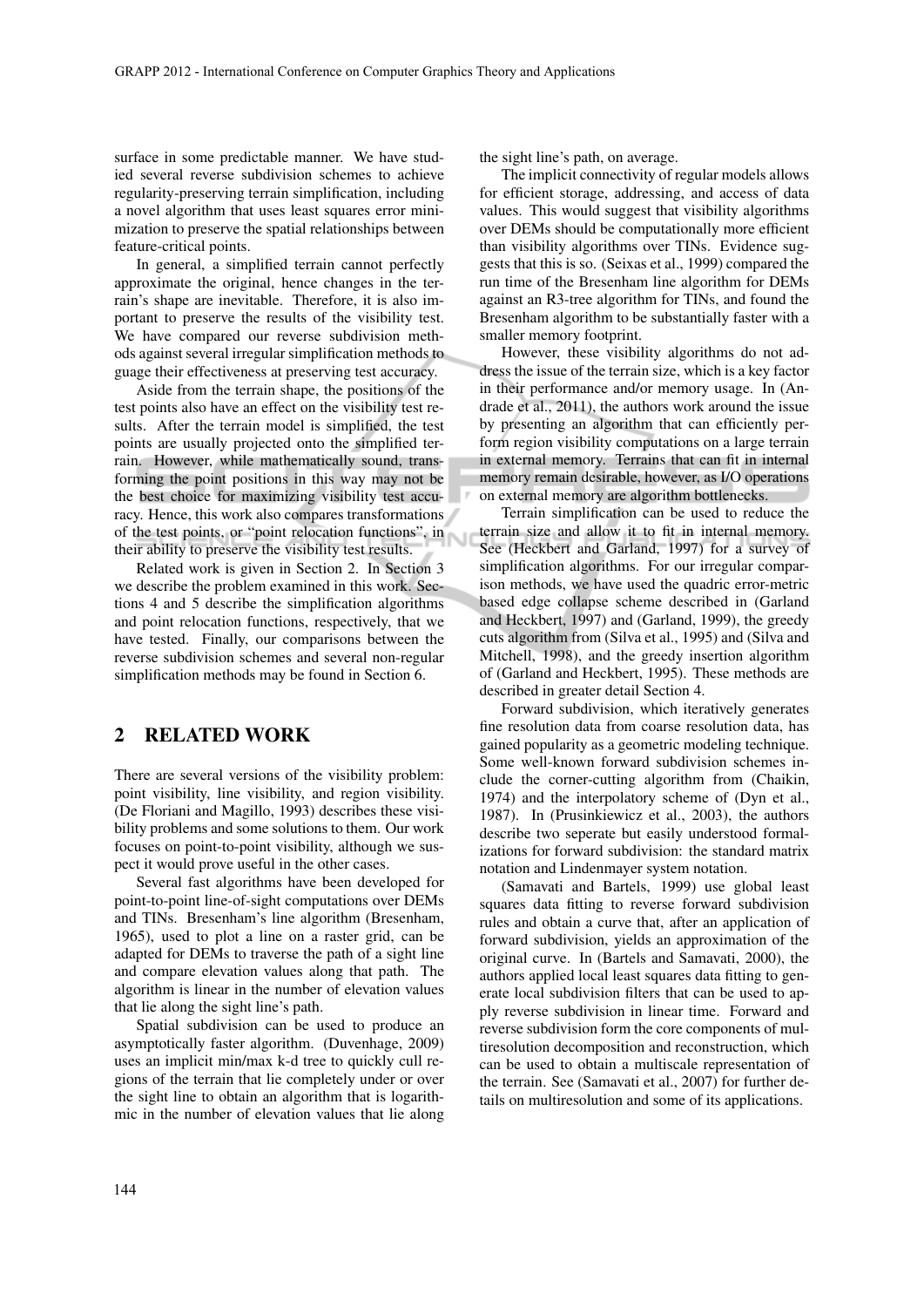Reverse subdivision has been used as a regularitypreserving simplification scheme in (Losasso and Hoppe, 2004). The authors make use of forward and reverse Dyn-Levin subdivision to generate a viewercentered hierarchy of nested regular grids, called a *geometry clipmap*, designed for use in terrain rendering with level-of-detail control. The effect of reverse Dyn-Levin-Gregory subdivision and geometry clipmaps on visibility test accuracy is presently unknown. In this work, we examine the effect of reverse subdivision upon visibility test accuracy.

The problem of applying terrain simplification to optimize visibility computations has been studied previously in (Ben-Moshe et al., 2002). In their paper, Ben-Moshe et al. present a measure of visibility similarity between a terrain and its simplifications and describe a novel method designed to maximize the visibility similarity. Their algorithm first identifies a network of features important to visibility (the "ridge network") and uses the points that constitute this network to create an initial approximation of the terrain, which is then refined by a greedy insertion algorithm.<br>However, their elecciton does not presente reqularity. (QEC) However, their algorithm does not preserve regularity.

## 3 PROBLEM STATEMENT

Consider a terrain model *T* and a set of points  $P =$  $\{p_1, p_2, \ldots, p_n\}$  on *T*. For every *T* and *P* define a visibility relation  $V_{T,P}$  on *P* such that  $(p_i, p_j) \in V_{T,P}$  if the line segment (or visibility ray) between  $p_i$  and  $p_j$ does not intersect *T*. If  $(p_i, p_j) \in V_{T,P}$ , we say that  $p_i$ and  $p_i$  are visible over *T*, otherwise we say they are not visible over *T*. Assume there exists an algorithm *A* that computes  $V_{T,P}$  for any *T* and *P*.

We wish to find a terrain simplification function *S* and a point relocation function *R* such that the computation of  $V_{S(T),R(P)}$  using algorithm *A* is faster and/or requires less memory than the computation of  $V_{T,P}$ using *A*, and such that  $|agree^+| + |agree^-|$  is maximized, where:

$$
agree^+ = \{(p_i, p_j) \in P \times P | (p_i, p_j) \in V_{T,P} \nand (R(p_i), R(p_j)) \in V_{S(T), R(P)}\}
$$
\n
$$
agree^- = \{(p_i, p_j) \in P \times P | (p_i, p_j) \notin V_{T,P} \nand (R(p_i), R(p_j)) \notin V_{S(T), R(P)}\}
$$

The *visibility similarity* between *T* and *S*(*T*), or *percent accuracy* of the visibility test after application of the terrain simplification and point relocation, can be calculated as:

$$
\frac{|agree^+| + |agree^-|}{|P \times P|}
$$

## 4 TERRAIN SIMPLIFICATION

Height maps are used extensively throughout the field of GIS. The implicit connectivity of regular structures allows the storage of terrain data in array-like data structures, which are easily accessed and have low memory usage beyond that needed for the raw data.

As technology advances and terrains can be mapped at higher and higher resolutions, the memory savings of height maps are particularly attractive. It is often necessary to simplify such large data sets for application use (Ben-Moshe et al., 2002), although not all simplification algorithms preserve the desirable quality of regularity.

In this section we briefly describe the irregular simplification methods we have used for comparison, followed by a description of reverse subdivision and the variants we have used for optimizing visibility tests.

### 4.1 Quadric Error-based Collapse

Iterative vertex contraction, or edge collapsing, is a mesh simplification paradigm in which edges deemed to be unimportant via some importance metric have their endpoints merged into a single point (Garland, 1999).

Edge collapse schemes differ from each other primarily in the metrics used to select edges for contraction. For our comparisons we have used a shape preserving edge collapse scheme based on Garland and Heckbert's quadric error metric (Garland and Heckbert, 1997) (Garland, 1999).

A set of planes is associated with each vertex of the terrain model, obtained by extending the faces incident to the vertex. For a given edge, the error resulting from collapsing the edge into a given point is computed as the sum of the squared distances from the collapse point to the planes associated with the edge's endpoints. The squared distance sum can be efficiently computed using a structure called a "quadric" (Garland, 1999).

### 4.2 Greedy Cuts Algorithm

The greedy cuts algorithm of Silva et al. (Silva et al., 1995) (Silva and Mitchell, 1998) incrementally removes regions (or, in Silva et al.'s terminology, takes "bites") of the yet-to-be-triangulated terrain using three basic operations: ear cutting, greedy biting, and edge splitting. Each bite region is approximated with a triangle, with some user-specified error tolerance ε.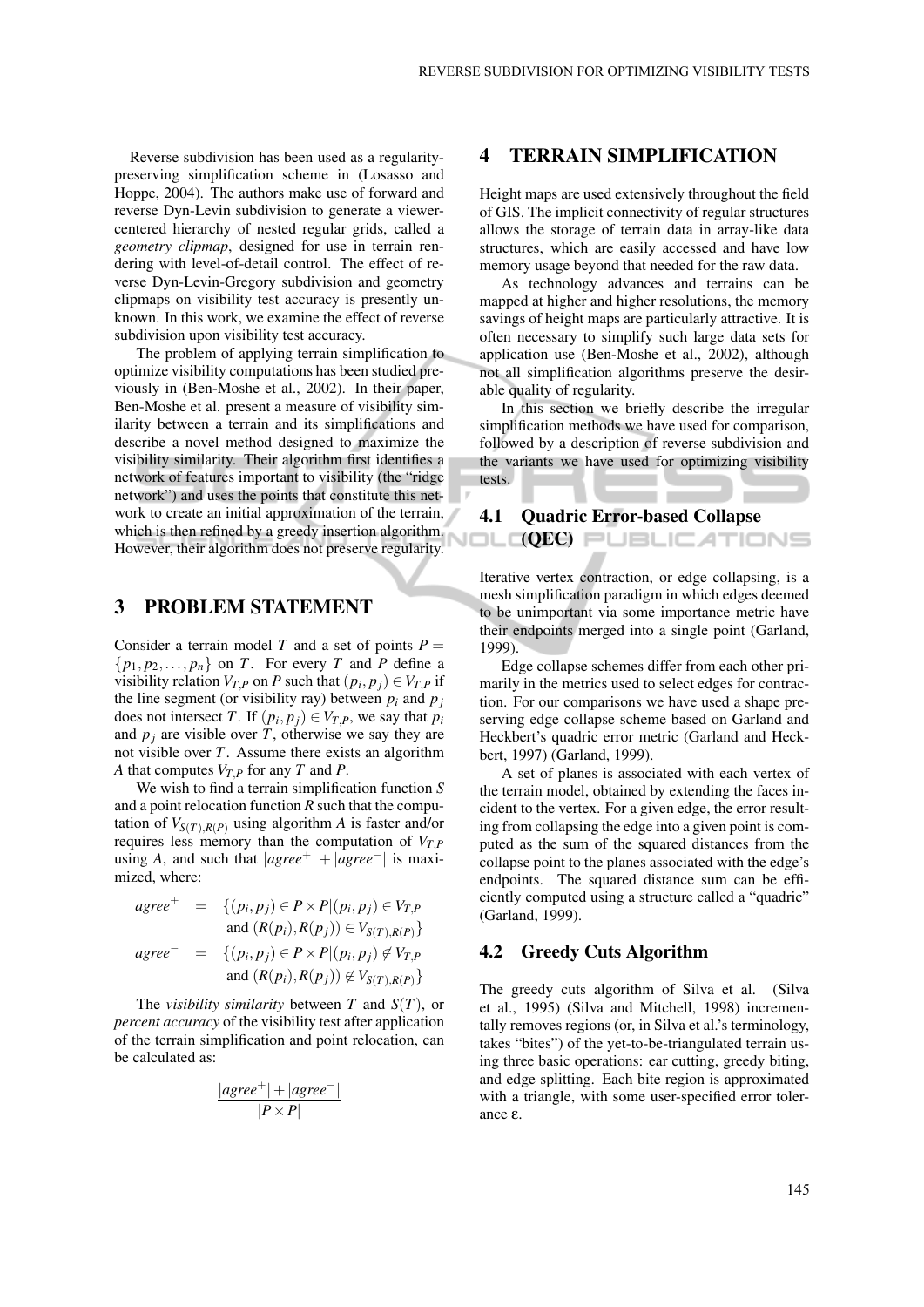### 4.3 Greedy Insertion Algorithm

Garland and Heckbert's greedy insertion algorithm (Garland and Heckbert, 1995) is a generalization to 3D polygonal surfaces of the Douglas-Peucker algorithm for approximating curves (Douglas and Peucker, 1973). The algorithm starts with a coarse approximation of the terrain model. Iteratively, the mesh vertex that is furthest from the approximation mesh is added to the approximation. To ensure mesh quality, a Delaunay triangulation on the mesh's 2D projection is maintained (Garland and Heckbert, 1995).

Of note is that the greedy insertion algorithm will prioritize approximating high energy areas of the terrain, as vertices in these areas will generally be furthest from the approximation. Thus, low energy areas of high energy terrains are approximated relatively poorly.

## 4.4 Reverse Subdivision Methods

Subdivision is a family of methods for introducing additional points into a curve or surface, with some smoothness constraint. Reverse subdivision approximates the inverse of this process; details necessary for reconstruction are usually lost in a typical reverse subdivision process. Both forward and reverse subdivision can be applied iteratively to obtain the desired number of curve/surface points.

In the case of curves, one starts with a vector of points, *c*, that describe the curve. The goal of forward subdivision is to use  $c$  (the "coarse points") to generate a larger vector of points, *f* (the "fine points"), that describes a curve with some known continuity. These fine points are expressed as affine combinations of the coarse points. Arranging the coefficients of the affine combinations in a matrix, *S*, the application of forward subdivision to *c* can be represented in matrix notation as  $f = Sc$ . It is typical for such subdivision matrices to be sparse and banded, with a repeating local structure. This local pattern can be exploited to apply subdivision in linear time (Prusinkiewicz et al., 2003).

Curve-based subdivision schemes (both forward and reverse) can be easily generalized to regular surfaces via the application of the curve scheme to the surface's rows and columns. Hence, we limit our discussion of subdivision to curve schemes. Regular surfaces after application of either forward or reverse subdivision are guaranteed to remain regular.

Several subdivision schemes are derived from knot insertion into a B-Spline curve (Samavati and Bartels, 1999). Faber subdivision, for instance, is derived from knot insertion into a second order B-Spline curve. Given a curve defined by a discrete set of points, the Faber scheme increases the resolution of the curve by inserting midpoints (Samavati and Bartels, 1999). Its subdivision matrix *S* has the form

> 1  $\overline{\phantom{a}}$  $\overline{\phantom{a}}$  $\overline{\phantom{a}}$  $\overline{\phantom{a}}$  $\overline{\phantom{a}}$  $\overline{\phantom{a}}$  $\overline{\phantom{a}}$  $\overline{1}$  $\overline{\phantom{a}}$  $\overline{\phantom{a}}$

$$
S = \begin{bmatrix} 1 & 0 & 0 & \cdots & 0 \\ \frac{1}{2} & \frac{1}{2} & 0 & \cdots & 0 \\ 0 & 1 & 0 & \cdots & 0 \\ 0 & \frac{1}{2} & \frac{1}{2} & \cdots & 0 \\ 0 & 0 & 1 & \cdots & 0 \\ \vdots & \vdots & \vdots & \ddots & \vdots \\ 0 & 0 & 0 & \cdots & 1 \end{bmatrix}
$$

Faber subdivision has the effect of introducing more points into the curve/surface whilst not having an effect on the shape. Intuitively we expect the reversal of this process to have a minimal effect on the shape of the curve/surface and therefore the visibility test results over the terrain.

There are several ways to reverse a subdivision scheme. For our tests, we have used four variants of reverse Faber subdivision. : ATIONS

#### 4.4.1 Simple Reverse Faber

The first reverse Faber subdivision scheme we've examined is the simplest, and therefore we refer to it as the "simple" reverse Faber scheme. Since Faber subdivision introduces midpoints between vertices, the simple scheme assumes every other curve point is a midpoint and discards it. In other words, the simple reverse Faber scheme performs a downsampling of the curve points by a factor of 2.

### 4.4.2 Global Least Squares (GLS) Reverse Faber

To better approximate the original curve, the global least squares (GLS) scheme adjusts the positions of the vertices to minimize the least squares error, ||*Sc*−  $f||_2$ , between the simplified and original curves. This entails solving the overdetermined linear system  $Sc =$ *f* for *c*.

$$
\begin{array}{rcl}\nSc & = & f \\
S^T Sc & = & S^T f \\
c & = & (S^T S)^{-1} S^T f\n\end{array}
$$

However, while the reverse subdivision matrix  $(S^T S)^{-1} S^T$  gives a valid result, since S is banded it is often faster to solve for *c* directly from the linear system  $Sc = f$ .

### 4.4.3 Local Least Squares (LLS) Reverse Faber

The third Faber scheme used for this work minimizes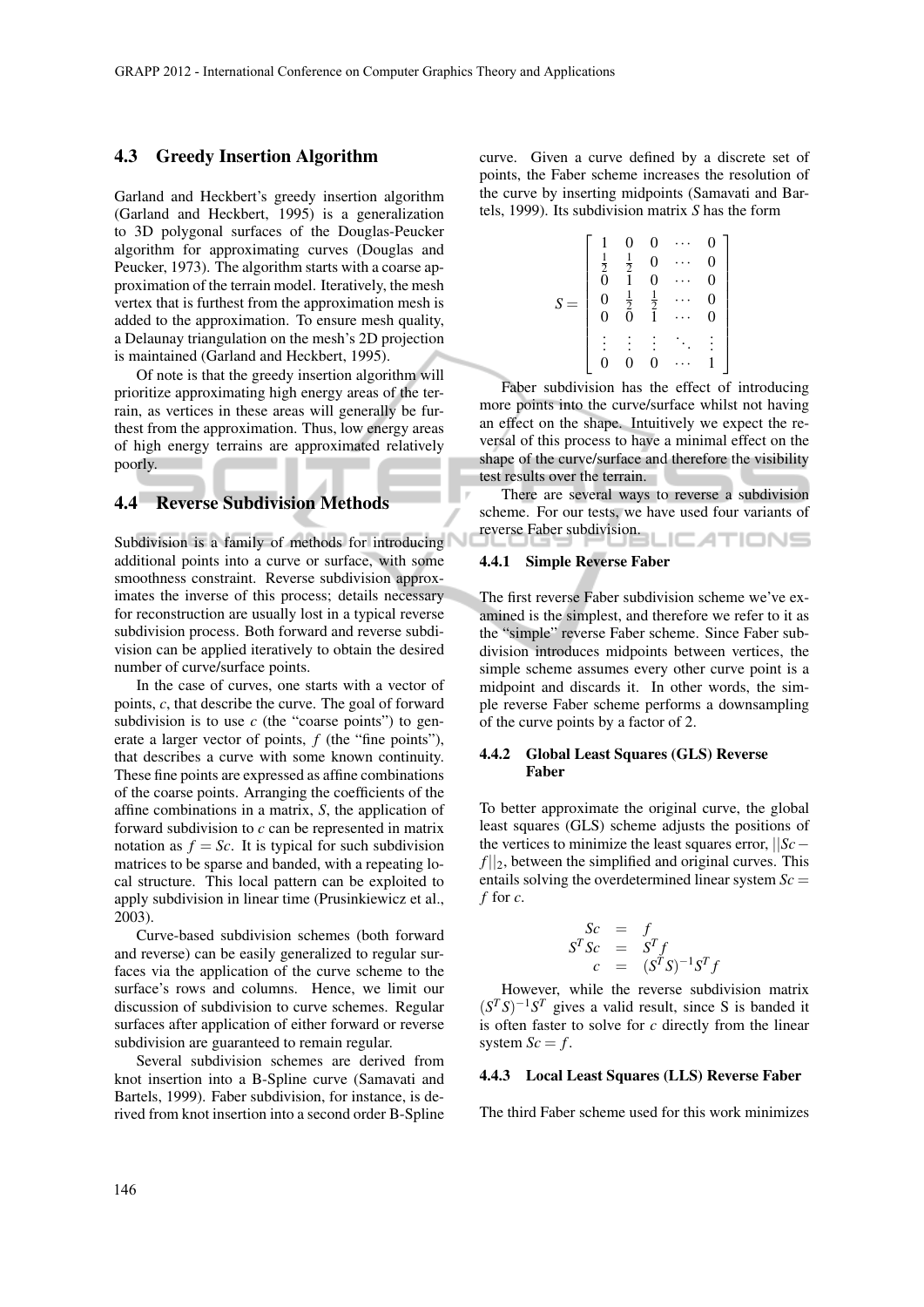the local least squares (LLS) error between the simplified and original curves (Bartels and Samavati, 2000).

The subdivision matrix *S* is different for different lengths of the vectors  $c$  and  $f$ , despite the uniform structure of the underlying subdivision scheme. Analysis of subdivision schemes independent of the size of *c* and *f* is facilitated by the use of a *local* subdivision matrix, *L*, which has the same structure as *S* but operates on fixed-size *c* and *f*.  $R = (L^T L)^{-1} L^T$  is the local reverse subdivision matrix that minimizes the  $l^2$ -norm  $||Lc - f||_2$ , where  $c = Rf$ . Using the (precomputed) coefficients of *R*, the reverse subdivision operation can be done efficiently in linear time.

Consider a vector, *f* , of 2*n* fine points (where *n* is a positive integer). Let *c<sup>i</sup>* and *f<sup>j</sup>* (for *i* between 0 and *n*−1, *j* between 0 and 2*n*−1) be the indexed points of *c* and *f* , respectively. The vector *c* of *n* coarse points resulting from local least squares on neighbourhoods of five fine points is given by

$$
\begin{array}{rcl}\nc_0 &=& f_0 \\
c_i &=& -\frac{1}{6}f_{2i-2} + \frac{1}{3}f_{2i-1} + \frac{2}{3}f_{2i} + \frac{1}{3}f_{2i+1} - \frac{1}{6}f_{2i+2} \\
c_{n-1} &=& f_{2n-1}\n\end{array}
$$

#### 4.4.4 Feature Aware Reverse Faber

Our novel reverse subdivision algorithm attempts to preserve terrain features using global least squares error minimization. Based on the observation that peaks and valleys in a terrain are important features that affect visibility, our algorithm identifies the critical points that define these features and uses least squares error minimization to preserve the spatial relationships between them.

Identification of the "critical points" is closely related to the ridge network computation that lies at the heart of the novel simplification algorithm in (Ben-Moshe et al., 2002). For a curve, the critical points are the endpoints and local maxima and minima. Let  $p_i \in f$  denote the critical points. Then, the vectors between the critical points (say  $v_i = p_i - p_{i-1}$ ), which define the spatial relationships between them, are calculated.



Figure 1: Identification of critical points and the vectors between them.

To preserve these spatial relationships, we augment the linear system  $Sc = f$  with additional constraints. The vectors  $v_i$  are appended to the end of  $f$  and additional rows (one for each of the  $v_i$ ) are appended to the matrix *S*. These rows have exactly two non-zero entries,  $-1$  and  $+1$ , for the points in coarse space that correspond to the critical points used to calculate the *v*<sub>*i*</sub>. That is, for  $v_i = f_j - f_k$ , the coarse point  $c_{\vert j/2\vert}$  receives entry  $+1$  in the matrix row and coarse point  $c_{\lfloor k/2 \rfloor}$  receives entry  $-1$ , so that  $v_i \approx c_{\vert j/2\vert} - c_{\vert k/2\vert}$ .

For example, the linear system for the curve shown in Figure 1 would be



By solving the augmented linear system, a coarse point vector *c* can be obtained that minimizes the error between the original and simplified curves and preserves the spatial relationships between the critical points.

## 5 POINT RELOCATION **FUNCTIONS**

When the terrain is simplified, the space the points occupy is transformed. Hence, it is important to consider how the points should be relocated into the transformed space to best preserve the visibility results.

We have considered three point relocation functions to transform the points from the original space to the simplified space. These are described in the following subsections.

### 5.1 Identity

The simplest relocation function is the identity function, which does not move the points. Supposing that the simplified terrain is a good approximation of the original (i.e. is shape-preserving) then it should be unnecessary to move the points at all.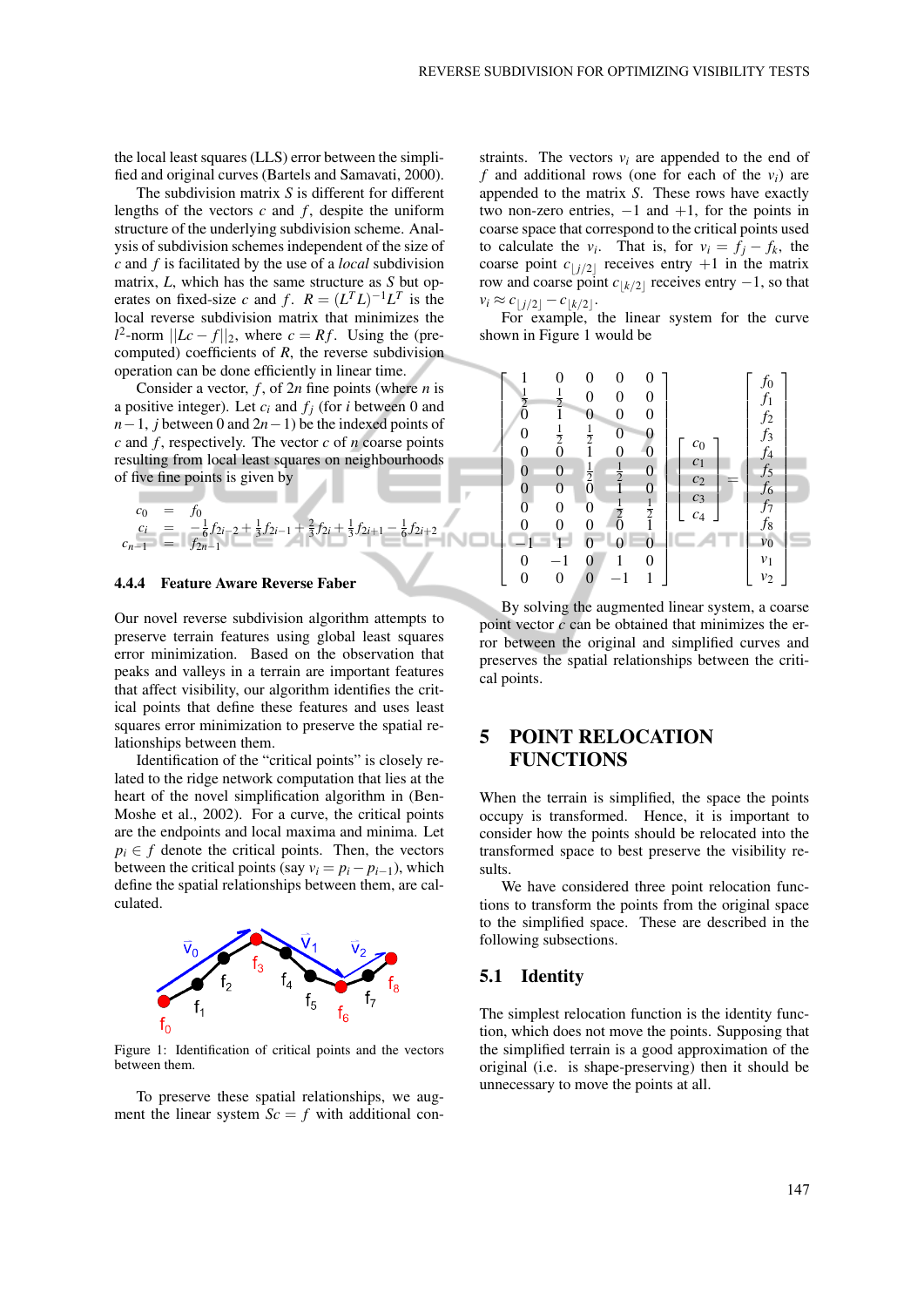

Figure 2: Illustration of the identity function.

### 5.2 Full Projection

Our second relocation function is the full projection function. Given that the test points are situated atop the original terrain, we suspect that reprojecting all sample points vertically onto the simplified terrain should produce similar visibility test results.

However, the full projection function suffers from an important flaw. Consider a sharp terrain feature simplified to a flat terrain feature, as in Figure 3. A point situated atop the sharp feature would be able to view terrain in lower regions. Once the point is projected onto the flat feature after simplification, however, its view of the lower regions will be occluded. Hence, the visibility test accuracy may be diminished.



Figure 3: Illustration of the full projection function.

### 5.3 Half Projection

The half projection function is a hybrid between full projection and identity that attempts to solve the problem of sharp features simplified to flat features occluding a point's view. The function projects onto the simplified terrain only those sample points that lie within the half-space underneath the simplified terrain, and leaves points above the terrain untouched.



Figure 4: Illustration of the half projection function.

## 6 COMPARISONS

In this section we describe and discuss our results

from comparing the visibility test accuracy of the various simplification schemes described throughout the paper.

Visibility tests were conducted using a ray casting approach on five different terrain models with varying levels of sharp features, each tested using six random distributions of fifty test points. The terrain models  $(120 \times 120$  height maps) were each tested at three levels of simplification: 25% of the original terrain size, 6% of the original terrain size, and 1.5% of the terrain size (which correspond to the terrain size after 1, 2, and 3 iterative applications of reverse subdivision, respectively).

### 6.1 Numerical Results

See Table 1 for the accuracy results after simplification to 25% of the original terrain size, Table 2 for the results after simplification to 6%, and Table 3 for the results after simplification to 1.5%. For each simplification method-relocation function pair, the average accuracy rate,  $\mu$ , and its standard deviation,  $\sigma$ , are given.

### 6.2 Discussion

Our results indicate that, while the reverse subdivision methods have a more restrictive nature than the irregular simplification methods, the restriction to regular surfaces does not significantly diminish the visibility test accuracy. The reverse subdivision methods appear to be only marginally poorer at preserving visibility test accuracy than the other methods, with fairly similar standard deviations.

Of these, the simple reverse Faber scheme is undoubtedly the weakest. The other three variants (GLS, LLS, Feature Aware) have approximately equal rates of total accuracy, however, due to its superior run time the LLS reverse Faber scheme emerges as the preferred reverse subdivision scheme. Although our novel algorithm did not show any improvement in average accuracy over the other subdivision methods, of these three variants it tends to have the lowest deviation.

While the half projection function shows promise at low levels of simplification, as the degree of simplification increases its performance at preserving accuracy deteriotes quite substantially. The results for half projection at 1.5% of the original terrain size were the worst of the relocation functions.

Interestingly, the identity relocation function appears to have the most positive effect on visibility test accuracy, having the highest average accuracies and lowest deviations. We suspect this is because test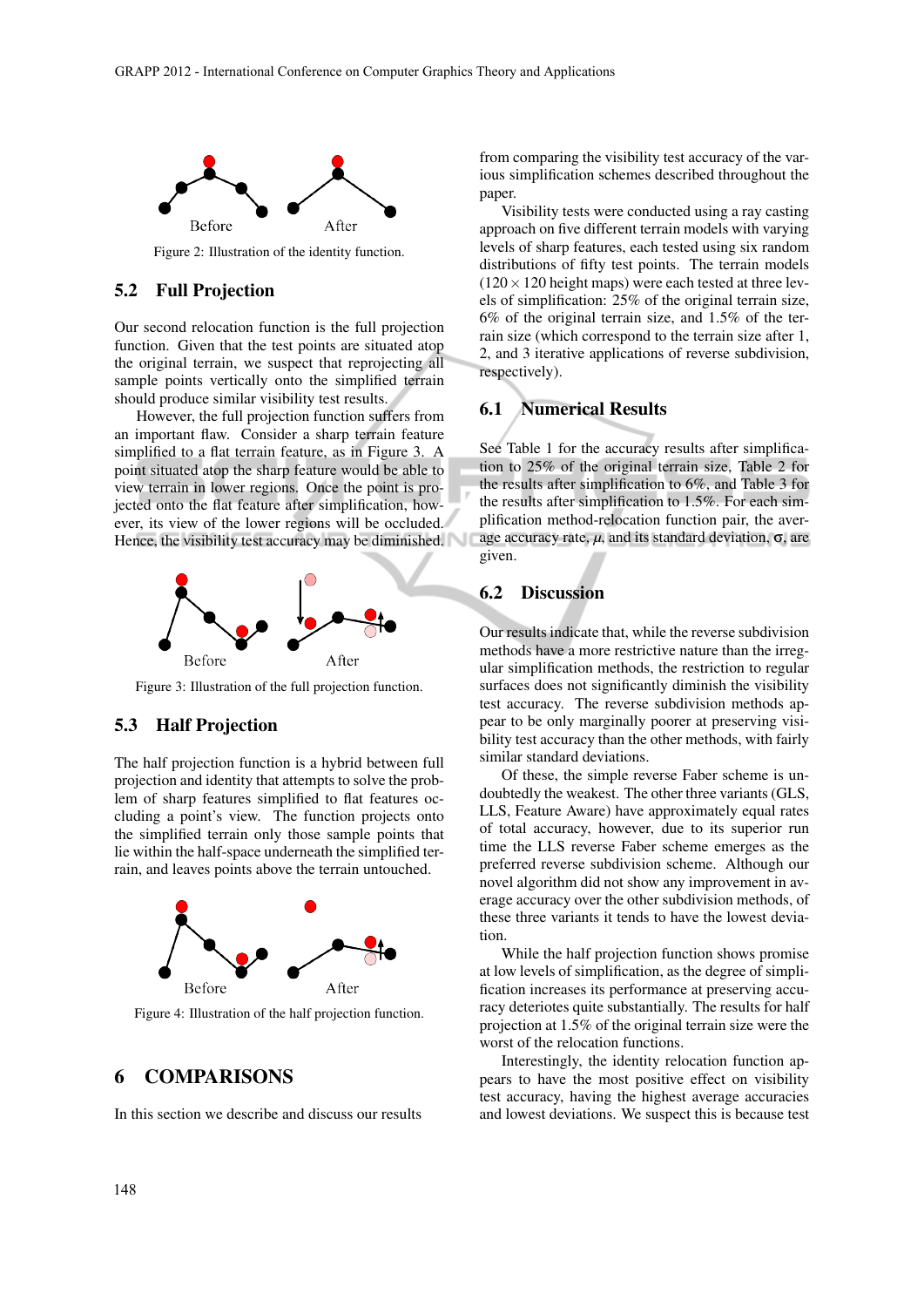| Simplification              | <b>Accuracy Rates</b>             |                                   |                                   |
|-----------------------------|-----------------------------------|-----------------------------------|-----------------------------------|
| Method                      | Identity                          | <b>Full Projection</b>            | <b>Half Projection</b>            |
| <b>OEC</b>                  | $\mu = 98.2\%$ , $\sigma = 1.2\%$ | $\mu = 97.2\%$ , $\sigma = 1.6\%$ | $\mu = 98.3\%, \sigma = 0.9\%$    |
| Greedy Cuts                 | $\mu = 97.5\%, \sigma = 1.5\%$    | $\mu = 96.7\%$ , $\sigma = 1.6\%$ | $\mu = 97.6\%$ , $\sigma = 1.2\%$ |
| Greedy Insertion            | $\mu = 97.6\%$ , $\sigma = 1.6\%$ | $\mu = 97.0\%$ , $\sigma = 1.5\%$ | $\mu = 97.9\%, \sigma = 1.2\%$    |
| Simple Reverse Faber        | $\mu = 95.7\%$ , $\sigma = 1.7\%$ | $\mu = 94.4\%$ , $\sigma = 2.7\%$ | $\mu = 95.7\%$ , $\sigma = 2.2\%$ |
| <b>GLS Reverse Faber</b>    | $\mu = 95.8\%$ , $\sigma = 2.2\%$ | $\mu = 94.5\%$ , $\sigma = 2.6\%$ | $\mu = 96.1\%$ , $\sigma = 2.0\%$ |
| LLS Reverse Faber           | $\mu = 95.8\%$ , $\sigma = 2.2\%$ | $\mu = 94.5\%$ , $\sigma = 2.5\%$ | $\mu = 96.1\%$ , $\sigma = 2.0\%$ |
| Feature Aware Reverse Faber | $\mu = 95.7\%, \sigma = 2.1\%$    | $\mu = 94.4\%$ , $\sigma = 2.4\%$ | $\mu = 95.9\%, \sigma = 1.8\%$    |

Table 1: Comparison results for 25% of original terrain size.

| Table 2: Comparison results for $6\%$ of original terrain size. |  |
|-----------------------------------------------------------------|--|
|-----------------------------------------------------------------|--|

| Simplification              | <b>Accuracy Rates</b>             |                                   |                                   |  |
|-----------------------------|-----------------------------------|-----------------------------------|-----------------------------------|--|
| Method                      | Identity                          | <b>Full Projection</b>            | <b>Half Projection</b>            |  |
| OEC                         | $\mu = 94.1\%$ , $\sigma = 2.7\%$ | $\mu = 93.1\%$ , $\sigma = 3.0\%$ | $\mu = 94.0\%$ , $\sigma = 3.0\%$ |  |
| Greedy Cuts                 | $\mu = 87.4\%$ , $\sigma = 7.9\%$ | $\mu = 89.8\%, \sigma = 4.7\%$    | $\mu = 89.9\%, \sigma = 5.2\%$    |  |
| Greedy Insertion            | $\mu = 91.2\%$ , $\sigma = 6.5\%$ | $\mu = 92.2\%$ , $\sigma = 2.9\%$ | $\mu = 93.6\%, \sigma = 2.6\%$    |  |
| Simple Reverse Faber        | $\mu = 91.1\%$ , $\sigma = 3.0\%$ | $\mu = 89.5\%, \sigma = 4.7\%$    | $\mu = 89.7\%, \sigma = 5.0\%$    |  |
| <b>GLS Reverse Faber</b>    | $\mu = 92.7\%, \sigma = 2.5\%$    | $\mu = 90.3\%$ , $\sigma = 4.4\%$ | $\mu = 91.5\%, \sigma = 3.9\%$    |  |
| LLS Reverse Faber           | $\mu = 92.7\%$ , $\sigma = 2.4\%$ | $\mu = 90.2\%$ , $\sigma = 4.5\%$ | $\mu = 91.5\%, \sigma = 3.9\%$    |  |
| Feature Aware Reverse Faber | $\mu = 92.2\%$ , $\sigma = 2.6\%$ | $\mu = 90.1\%$ , $\sigma = 4.1\%$ | $\mu = 91.5\%, \sigma = 3.5\%$    |  |
|                             |                                   |                                   |                                   |  |

SCIENCE **ATIONS** Table 3: Comparison results for 1.5% of original terrain size.

| Simplification              | <b>Accuracy Rates</b>             |                                    |                                    |
|-----------------------------|-----------------------------------|------------------------------------|------------------------------------|
| Method                      | Identity                          | <b>Full Projection</b>             | <b>Half Projection</b>             |
| <b>OEC</b>                  | $\mu = 86.6\%$ , $\sigma = 4.8\%$ | $\mu = 86.5\%$ , $\sigma = 5.3\%$  | $\mu = 86.0\%$ , $\sigma = 6.3\%$  |
| Greedy Cuts                 | $\mu = 79.4\%, \sigma = 8.7\%$    | $\mu = 79.0\%$ , $\sigma = 10.0\%$ | $\mu = 78.0\%$ , $\sigma = 12.1\%$ |
| Greedy Insertion            | $\mu = 82.7\%$ , $\sigma = 7.9\%$ | $\mu = 81.6\%, \sigma = 10.2\%$    | $\mu = 82.7\%, \sigma = 13.1\%$    |
| <b>Simple Reverse Faber</b> | $\mu = 83.2\%$ , $\sigma = 4.7\%$ | $\mu = 82.2\%$ , $\sigma = 7.0\%$  | $\mu = 80.5\%, \sigma = 8.1\%$     |
| <b>GLS</b> Reverse Faber    | $\mu = 85.8\%$ , $\sigma = 3.9\%$ | $\mu = 83.7\%$ , $\sigma = 5.9\%$  | $\mu = 83.0\%, \sigma = 7.0\%$     |
| LLS Reverse Faber           | $\mu = 86.4\%$ , $\sigma = 3.5\%$ | $\mu = 84.0\%$ , $\sigma = 5.7\%$  | $\mu = 83.1\%, \sigma = 7.0\%$     |
| Feature Aware Reverse Faber | $\mu = 86.6\%$ , $\sigma = 3.3\%$ | $\mu = 83.8\%$ , $\sigma = 5.5\%$  | $\mu = 83.5\%, \sigma = 6.0\%$     |

Table 4: Comparison results for true positives/negatives at 1.5% of original terrain size.

| Simplification              | <b>Identity Accuracy</b> |                   | <b>Half Projection Accuracy</b> |                   |
|-----------------------------|--------------------------|-------------------|---------------------------------|-------------------|
| Method                      | Visible Rays             | Not Visible Rays  | <b>Visible Rays</b>             | Not Visible Rays  |
| <b>OEC</b>                  | $\mu = 90.0\%$           | $\mu = 79.8\%$    | $\mu = 96.8\%$                  | $\mu = 77.1\%$    |
|                             | $\sigma = 7.5\%$         | $\sigma = 7.6\%$  | $\sigma = 3.6\%$                | $\sigma = 7.4\%$  |
| Greedy Cuts                 | $\mu = 57.4\%$           | $\mu = 82.5\%$    | $\mu = 92.9\%$                  | $\mu = 68.0\%$    |
|                             | $\sigma = 22.4\%$        | $\sigma = 7.9\%$  | $\sigma = 6.0\%$                | $\sigma = 11.5\%$ |
| Greedy Insertion            | $\mu = 58.6\%$           | $\mu = 89.8\%$    | $\mu = 85.1\%$                  | $\mu = 80.9\%$    |
|                             | $\sigma = 23.6\%$        | $\sigma = 7.4\%$  | $\sigma = 13.4\%$               | $\sigma = 15.0\%$ |
| Simple Reverse Faber        | $\mu = 80.0\%$           | $\mu = 72.8\%$    | $\mu = 95.2\%$                  | $\mu = 63.1\%$    |
|                             | $\sigma = 13.2\%$        | $\sigma = 22.0\%$ | $\sigma = 4.6\%$                | $\sigma = 23.3\%$ |
| <b>GLS Reverse Faber</b>    | $\mu = 80.8\%$           | $\mu = 78.4\%$    | $\mu = 93.9\%$                  | $\mu = 70.0\%$    |
|                             | $\sigma = 13.7\%$        | $\sigma = 16.6\%$ | $\sigma = 4.1\%$                | $\sigma = 16.8\%$ |
| LLS Reverse Faber           | $\mu = 76.7\%$           | $\mu = 81.1\%$    | $\mu = 94.0\%$                  | $\mu = 70.3\%$    |
|                             | $\sigma = 16.6\%$        | $\sigma = 15.3\%$ | $\sigma = 4.6\%$                | $\sigma = 16.3\%$ |
| Feature Aware Reverse Faber | $\mu = 76.8\%$           | $\mu = 80.9\%$    | $\mu = 91.6\%$                  | $\mu = 71.8\%$    |
|                             | $\sigma = 16.6\%$        | $\sigma = 16.4\%$ | $\sigma = 5.9\%$                | $\sigma = 16.0\%$ |

points which fall under the terrain after simplification are not visible to most entities, and that projecting these points onto the terrain where they may be visible is detrimental to the overall accuracy. A comparison of the rates of true positives and negatives between the identity and half projection functions appears to support this assertion (see Table 4). We suspect that the results would look different were the visibility tests more localized.